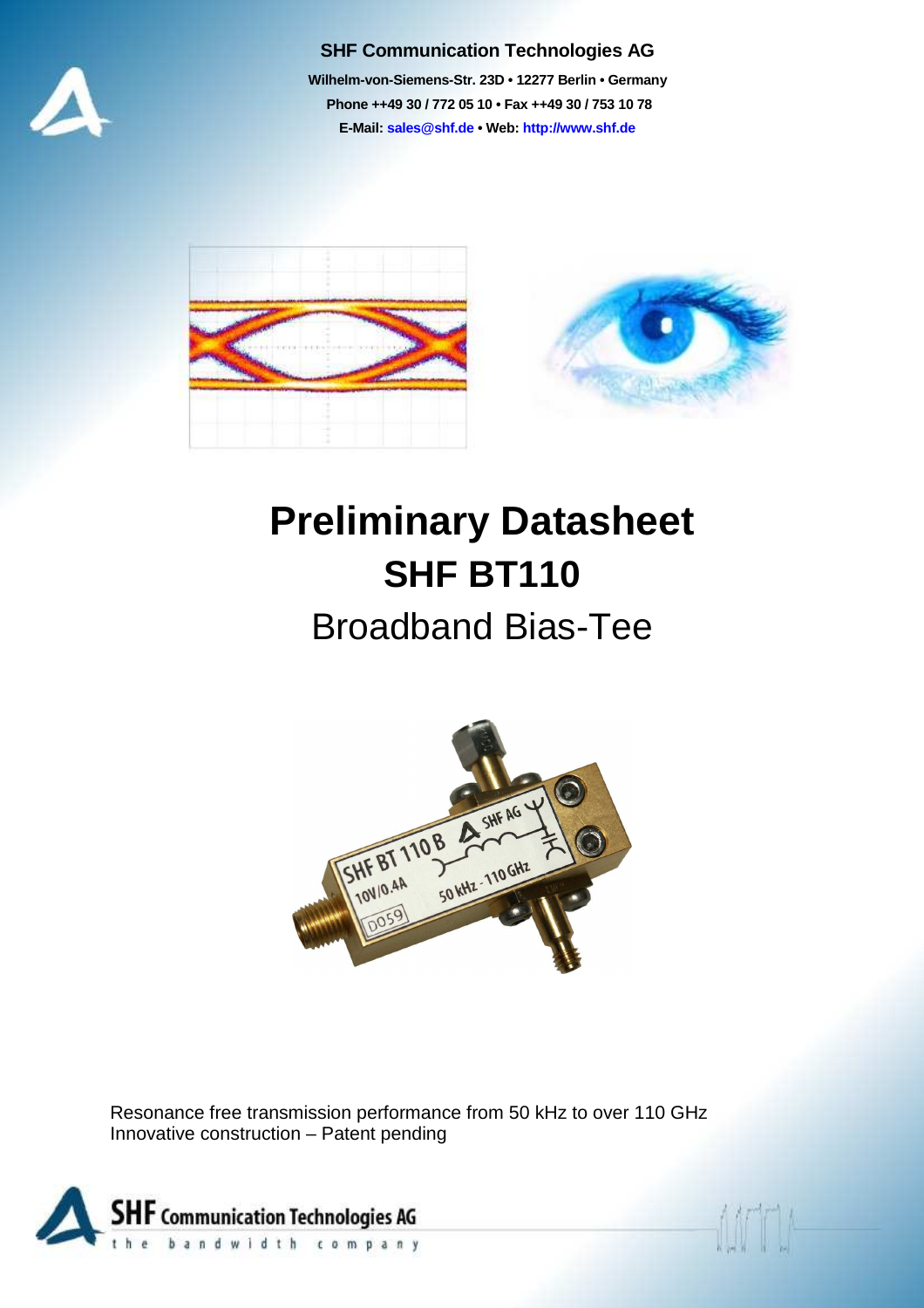

### **Specifications – SHF BT110**

| <b>Parameter</b>          | <b>Symbol</b>      | <b>Unit</b> | <b>Min</b> | <b>Typ</b> | <b>Max</b> | <b>Conditions</b>      |
|---------------------------|--------------------|-------------|------------|------------|------------|------------------------|
| High frequency 3 dB point | t <sub>ні GН</sub> | <b>GHz</b>  | 110        |            |            |                        |
| Low frequency 3 dB point  | $*f_{LOW}$         | kHz         |            |            | 50         | @0V Bias Voltage       |
|                           |                    |             |            |            | 150        | @10V Bias Voltage      |
| Insertion loss            | $S_{21}$           | dB          |            | 1.5        |            | >20 GHz <70 GHz        |
| Input return loss         | $S_{11}$           | dB          |            |            | $-15$      | $>40$ MHz $<$ 10 GHz   |
|                           |                    |             |            |            | $-10$      | $>10$ GHz $<$ 90 GHz   |
| Maximum input power       | $P_{\text{max}}$   | dBm         |            |            | 30         |                        |
| Bias voltage              | *V <sub>bias</sub> | V           |            |            | 10         |                        |
| Bias current              | $I_{bias}$         | mA          |            |            | 400        |                        |
| Input connector           |                    |             |            |            |            | 1mm (Male/Female)      |
| Output connector          |                    |             |            |            |            | 1mm (Male/Female)      |
| <b>Dimensions</b>         |                    | mm          |            |            |            | 46.3 x 39 x 13.6 (max) |

 $*$  other versions with  $f_{LOW}$  /  $V_{bias}$  (16V/25V) available on request, please contact SHF

#### 0 10 20 30 40 50 60 70 80 90 100 110  $-5\frac{1}{0}$ -4 -3 -2 -1  $\theta$ Frequency [GHz] S21 [dB]

#### **Insertion loss Group delay deviation**



#### **Return loss**



SHF reserves the right to change specifications and design without notice – SHF BT110 – Rev. 2.0 – 12/Nov/2007 Page 2/3